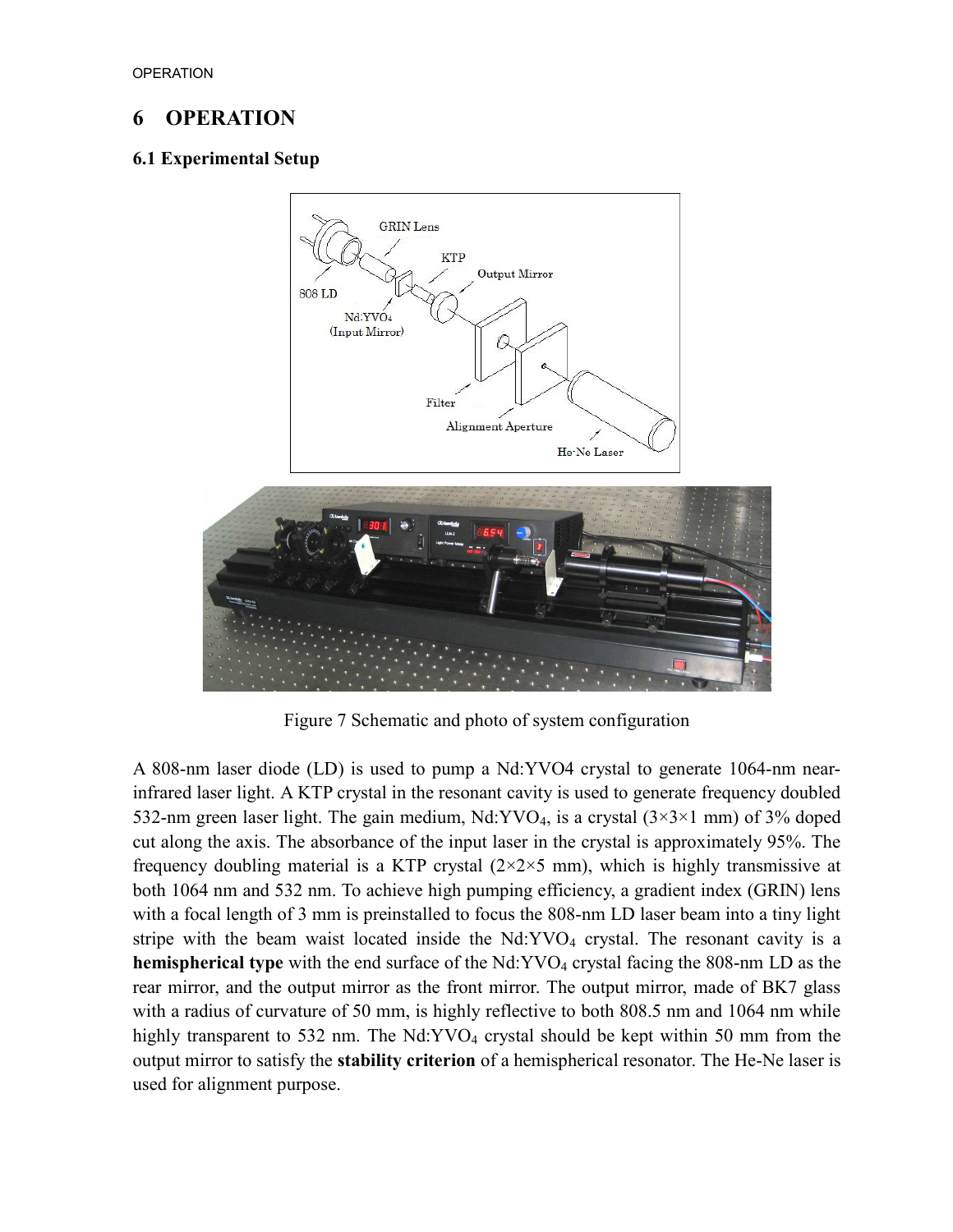## 6.2 Experimental Procedure

- Step 1: Remove filter, output mirror, KTP crystal, Nd;YVO4 crystal, 808-nm LD with their carriers from the optical rail. Place the alignment aperture and the He-Ne laser on the rail. Secure He-Ne laser holder to the right end of the rail.
- Step 2: Turn on the He-Ne laser. Slide the alignment aperture back and forth along the optical rail while adjusting the laser height and tilt (using the 6 adjustable screws on the laser holder), till the laser beam passes through the aperture at any point along the rail. Secure the aperture carrier near the aligned He-Ne laser.





Step 3: Mount 808-nm LD with carrier on the optical rail. Adjust LD position, (the GRIN lens is fixed on the LD), let the He-Ne beam point onto the GRIN lens through the alignment aperture. Adjust LD tilt angle so that the reflected beam from the GRIN lens returns to the center of the aperture.



Note: If a light spot (a laser beam that is reflected by the GRIN lens) is not found on the alignment aperture screen, use a piece of white cardboard to find it around the aperture screen.

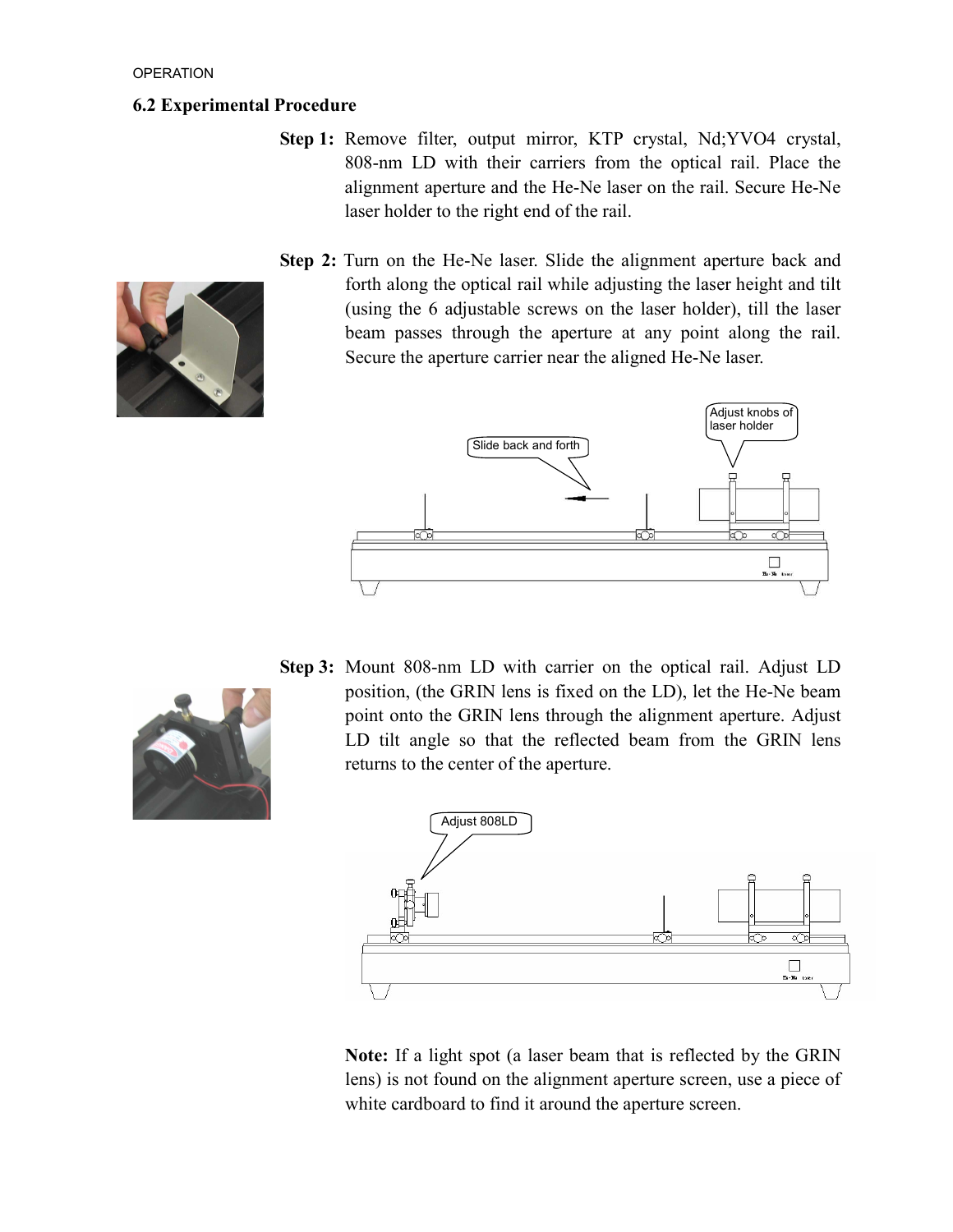Step 4: Investigate characteristics of the 808 nm laser diode:



Turn on the LD and adjust the current potentiometer to increase current gradually. Insert the IR viewing card into optical path, next to LD and a red flat spot should be displayed on the card.

Note: Before turning on the power, set the current potentiometer to minimum, then turn on the power and gradually increase the current. Make sure the current does not exceed 500 mA.

Warning: Do not maintain a high driving current to the 808 nm pump laser over time, as otherwise the lifetime of the pump laser would be greatly reduced as there is no TE cooling to the laser.

Place the optical detector head with its carrier behind the LD. Turn on the power meter. Starting from zero, gradually increase the driving current of LD. Record data set of current  $I$  and relative laser output power P. Plot I-P curve. Characteristics of threshold current and I-P relationship can be obtained (below is an example plot).



Step 5: Turn off LD and remove the power meter head from the rail. Mount the  $Nd:YVO<sub>4</sub>$  crystal with carrier onto the optical rail next to LD. Adjust the crystal orientation to make the He-Ne beam pass through the crystal, so the returned beam passes through the aperture again.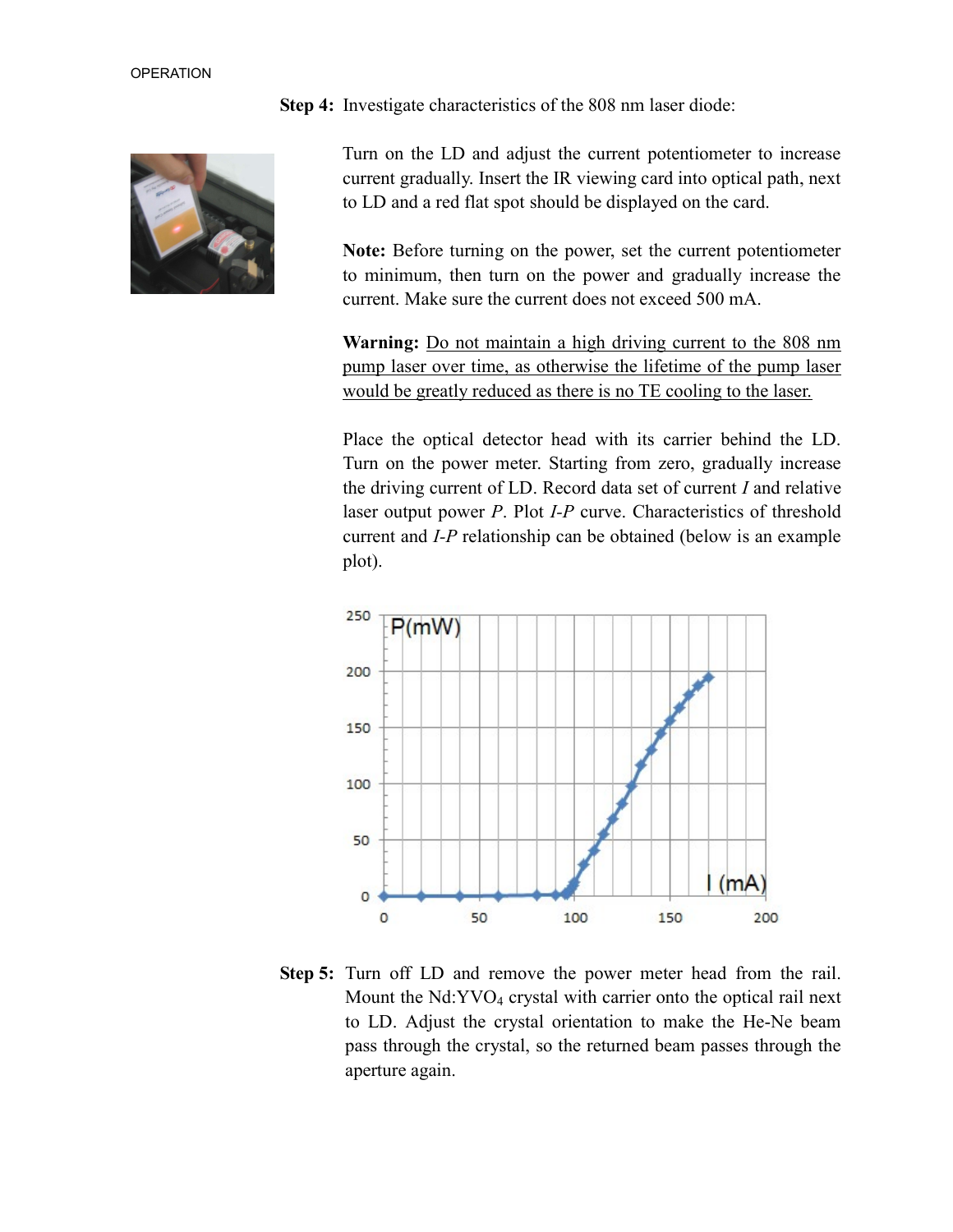

Step 6: Mount the output mirror onto the optical rail. Adjust the mirror (both position and tilt) to let the returned beam pass through the aperture again. There might be multiple beams reflected from the curved mirror. The beam returning from the spherical center needs to be distinguished.



Note: The radius of curvature of the output mirror is 50 mm. To construct a stable hemispherical cavity, the distance between the front surface of Nd:YVO<sub>4</sub> crystal and the output mirror should be kept around 50 mm.

Turn on LD and set its driving current at a proper value (e.g. around 300 mA) to let the LD have a stable laser output. Carefully adjust the positon and orientation of the LD head and the distance between LD and Nd:YVO<sub>4</sub> crystal (note: withe care, do not allow the LD head to contact to the crystal surface), and at the same time use the IR viewing card to check if there is laser output from the output mirror (wavelength 1064 nm laser).

Once 1064 nm laser is detected, place the optical detector head immediately behind the output mirror to measure the relative power of 1064 nm laser. Again, finely adjust optical path to achieve the maximum 1064 nm laser reading P. Now, starting from zero, gradually increase driving current  $I$  of LD, record  $I-P$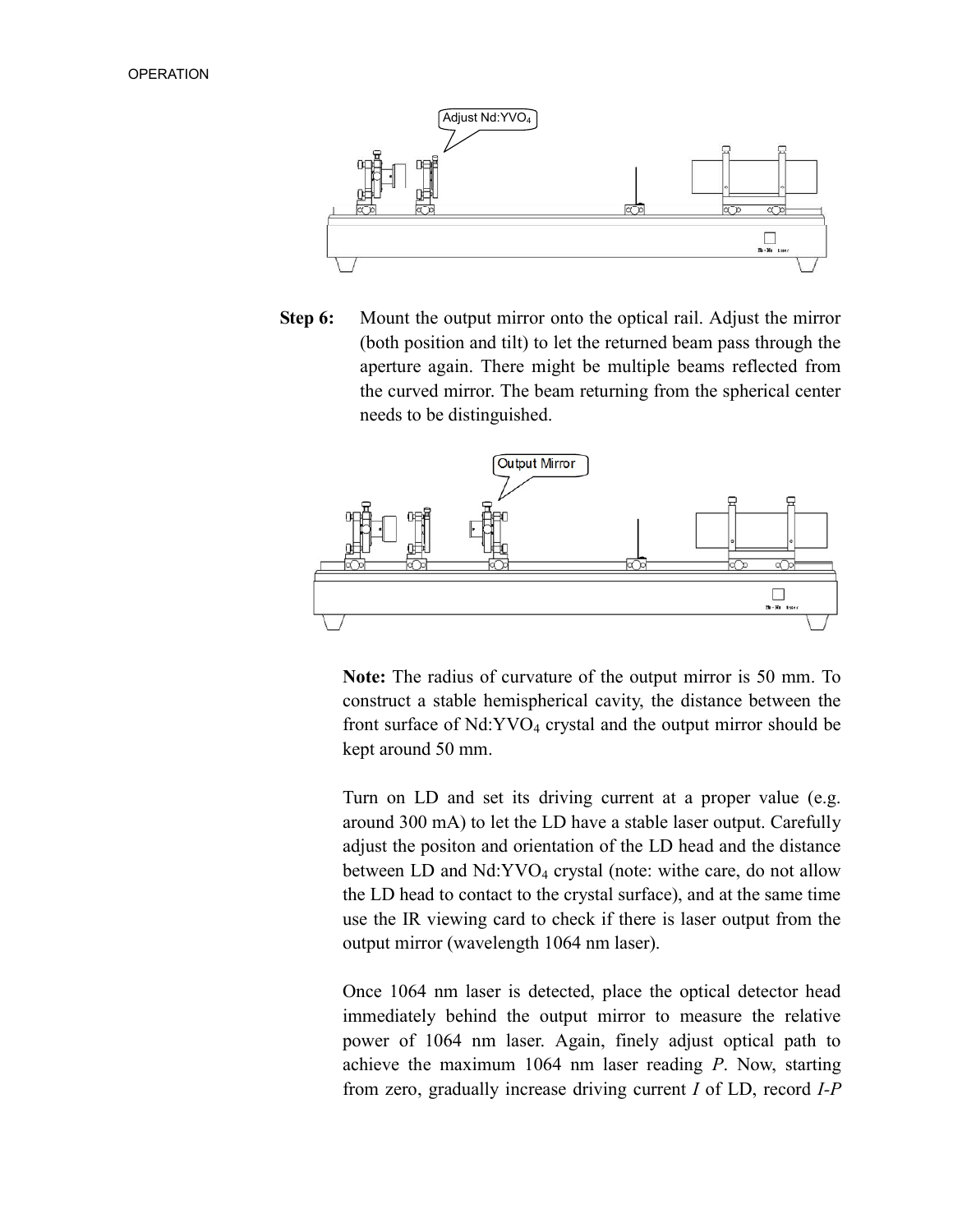data. Laser threshold and relative efficiency can be achieved (below is an example plot). Also, the cavity length can be changed to study the stability of the cavity.



Step 7: Turn off LD and remove the optical detector head. Temporary remove the output mirror. Mount the KTP crystal on the optical rail next to the Nd:YVO4 crystal. Adjust the crystal orientation to let the He-Ne beam pass through the crystal so that the returned beam passes through the aperture again.



Step 8: Mount the output mirror back to the optical rail, next to the KTP crystal. Adjust the mirror (both position and tilt) to let the returned beam pass through the aperture again.

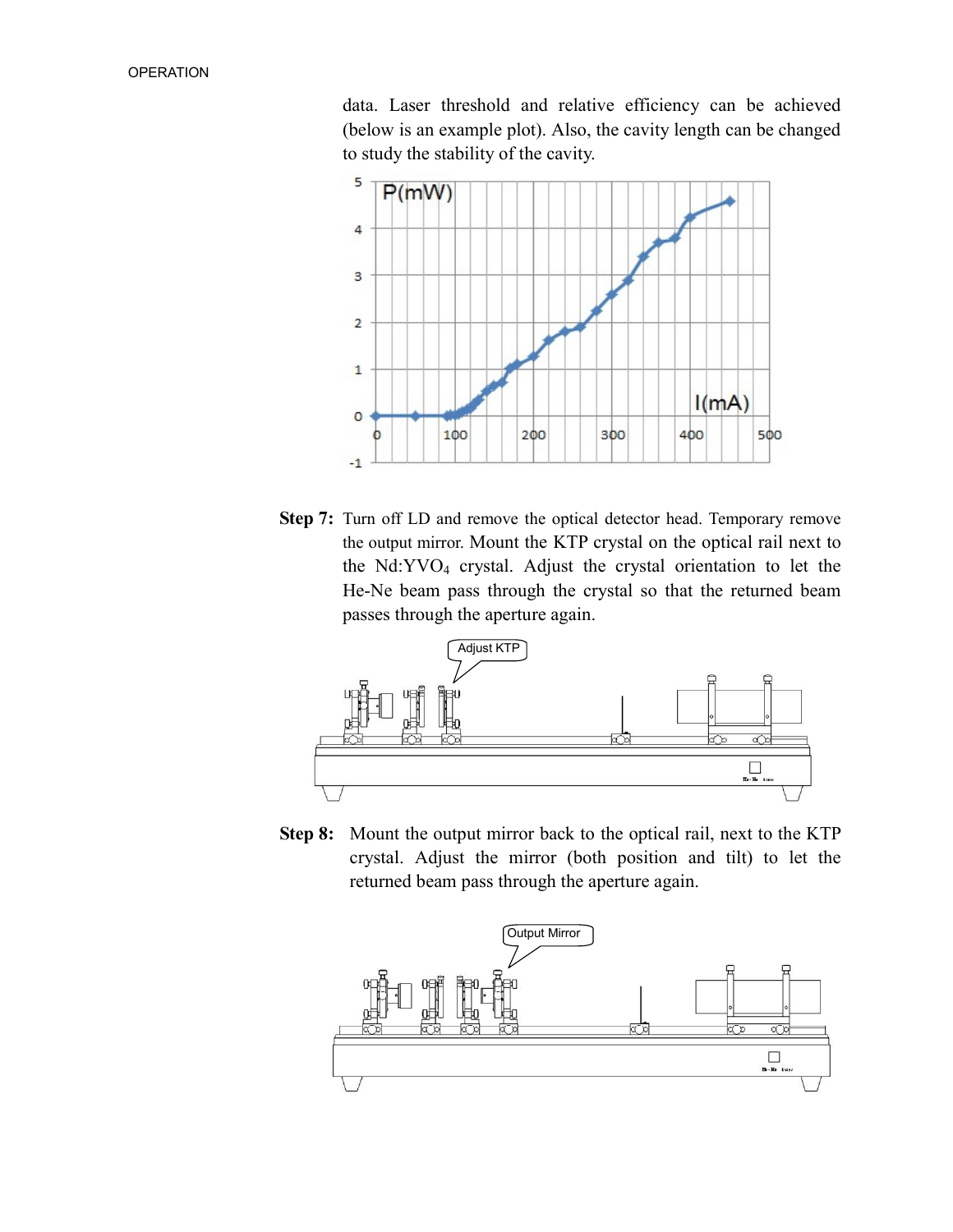Note: The distance between the  $Nd:YVO<sub>4</sub>$  crystal and the output mirror should be kept around 40 mm while placing the KTP crystal between them.

Step 9: Turn on the LD and adjust the current potentiometer to increase current gradually. With proper adjustments, 532-nm green laser light will be observed. If not, then do the following:

> a). Loosen the locking screw on the carrier base holding the LD and sway the carrier while watching the alignment aperture. Note: the focal point of the 808 nm laser is very close to the laser head, set the distance between the laser head and the Nd:YVO<sub>4</sub> crystal around 1 mm but do not contact each other to avoid damage their surfaces.

> b). Unlock the rotation disk in which the KTP crystal is installed. Adjust the angle of the KTP crystal by rotating the disk to obtain a maximum intensity of the beam (for achieving the best matching angle).



- Step 10: The observed green laser beam consists of two wavelengths of 532 nm and 808 nm. Place the filter back to the optical path to block the 808-nm laser light.
- Step 11: Connect optical power meter. Turn on the meter and the reading of laser power output should be displayed. To maximize the power output of the 532-nm laser, try to finely adjust the tilts and distances of related components.
- Step 12: Now, starting from zero, gradually increase driving current I of LD, record the relationship between driving current and 532 nm laser output power, i.e. I-P data. Laser threshold and relative efficiency can be achieved (below is an example plot).